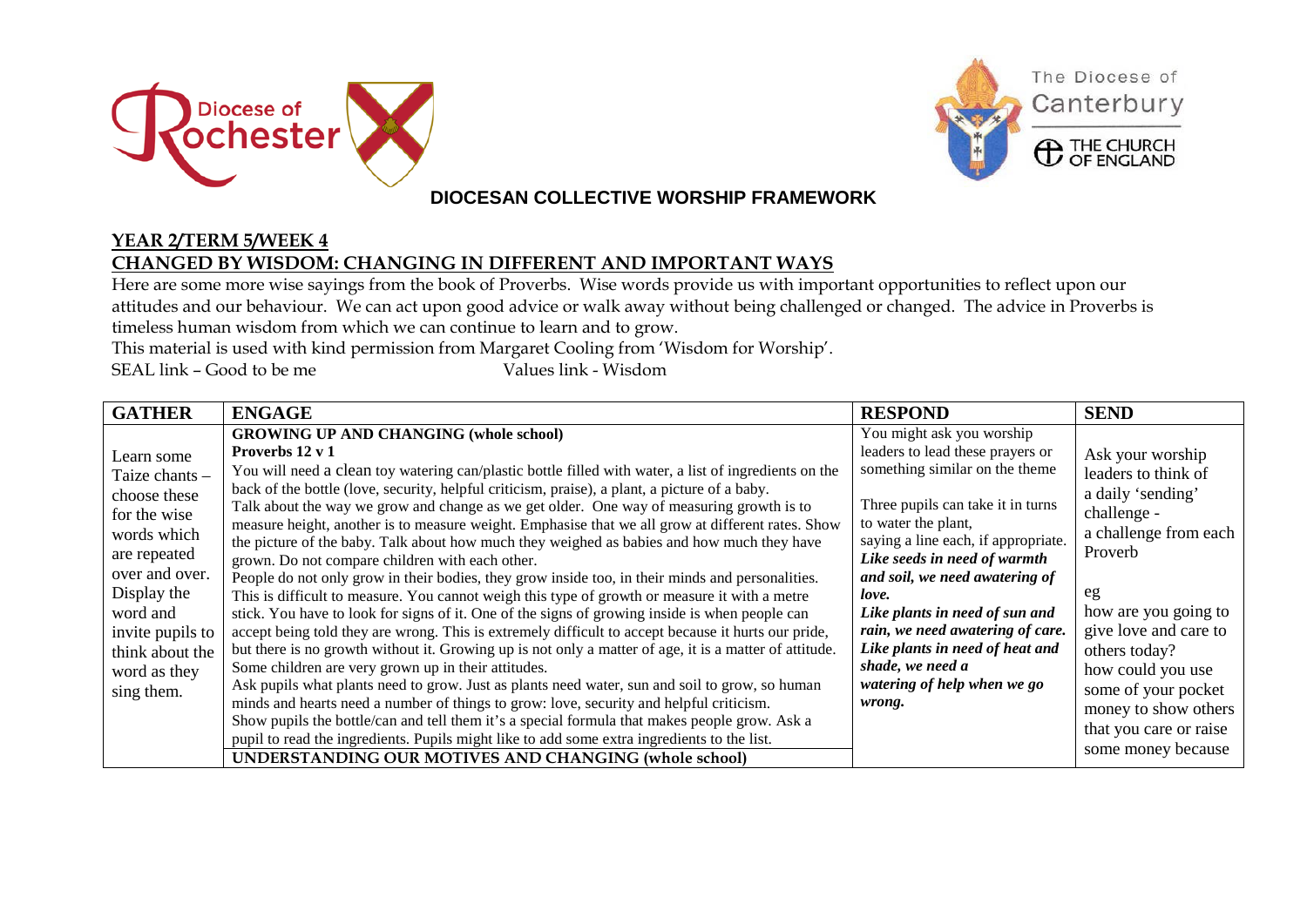



# The Diocese of Canterbury

**C** THE CHURCH

## **DIOCESAN COLLECTIVE WORSHIP FRAMEWORK**

| The Lord is<br>with us<br>Let us praise<br>his name<br>together | Proverbs 16 v 2<br>You will need a range of items, of differing values, a charity collection tin, (home-made) or<br>collecting plate, ten coins (any denomination), a £5 pound note, a 1p coin.<br>Ask the pupils what £5 could buy. Ask them what 1p would buy. Give one pupil a £5 note and<br>another 1p. Ask them to come and select items they could buy for either £5 or 1p. Talk with the<br>pupils about the difference between the two amounts. If both were put in a collection box, which<br>would be the greater amount? Use Luke 21 v 1-4: Tell the story of the widow's mite. In the<br>Temple at Jerusalem stood large collection boxes into which people dropped their donations as<br>they went by. As Jesus watched, some rich people went by, dropping in huge amounts. Later, a<br>very poor widow crept by. She dropped in two tiny copper coins. Together the coins were worth<br>far less than 1p. Jesus turned to his disciples and said, 'That poor widow gave far more than all<br>the others: they gave and still had plenty left over. She gave her all.' The widow was different<br>from the others who gave large amounts because her circumstances were different. She was<br>unlikely to be showing off in her giving, when she was so desperately poor. She was not giving<br>her 'left over' money. Her motives must have been very strong to give everything she had. In the<br>Bible, it constantly emphasises that God looks at motives behind giving, not the gift itself. | Ask some pupils to drop a few<br>coins into the collection tin/plate<br>before each line. (Drop coins)<br>Some give because they feel<br>they have to.<br>(Drop coins) Some give because<br>they want to show off.<br>(Drop coins) Some give because<br>they have lots of spare<br>money.<br>(Drop coins) Some give because<br>they feel guilty.<br>(Drop coins) Some give because | you care?<br>could you look out<br>for things to warn<br>others about today?<br>how can you make<br>sure that you resist<br>temptation to do<br>wrong today? |
|-----------------------------------------------------------------|------------------------------------------------------------------------------------------------------------------------------------------------------------------------------------------------------------------------------------------------------------------------------------------------------------------------------------------------------------------------------------------------------------------------------------------------------------------------------------------------------------------------------------------------------------------------------------------------------------------------------------------------------------------------------------------------------------------------------------------------------------------------------------------------------------------------------------------------------------------------------------------------------------------------------------------------------------------------------------------------------------------------------------------------------------------------------------------------------------------------------------------------------------------------------------------------------------------------------------------------------------------------------------------------------------------------------------------------------------------------------------------------------------------------------------------------------------------------------------------------------------------|------------------------------------------------------------------------------------------------------------------------------------------------------------------------------------------------------------------------------------------------------------------------------------------------------------------------------------------------------------------------------------|--------------------------------------------------------------------------------------------------------------------------------------------------------------|
|                                                                 | <b>LISTENING TO OTHERS AND CHANGING (whole school)</b><br>Proverbs 25 v 12<br>You will need a motorist's warning triangle or similar device, several red paper triangles each<br>with a hole punched in the top, a wire coat hanger, some wool to hang up the triangles, scissors.<br>Set up the triangle and explain its use: where it is placed, and the warning it gives to other<br>motorists. Talk with the pupils about warning signals such as light houses, flashing lights etc. Ask<br>for suggestions as to other warning devices.<br>A warning triangle tells the motorist, in advance, that there is trouble ahead: another motorist has<br>broken down. A warning triangle stops one car colliding with another. Sometimes warnings come<br>from other people, who can see us heading for trouble, and who care enough to warn us. The<br>Bible adds two conditions concerning warnings by other people:<br>• it should be from an experienced person, someone who has seen this sort of thing before.<br>• the person asking for advice should listen.<br>Some warnings fall on deaf ears and are wasted, just as some motorists see fog warnings on the                                                                                                                                                                                                                                                                                                                                           | they care.<br>A warning mobile.<br>Take a wire coat hanger and<br>hang it up. Ask several<br>pupils to thread the wool through<br>the paper triangles.<br>Ask the pupils for suggestions of<br>things a friend might<br>warn another not to do because it<br>will lead to danger and                                                                                               |                                                                                                                                                              |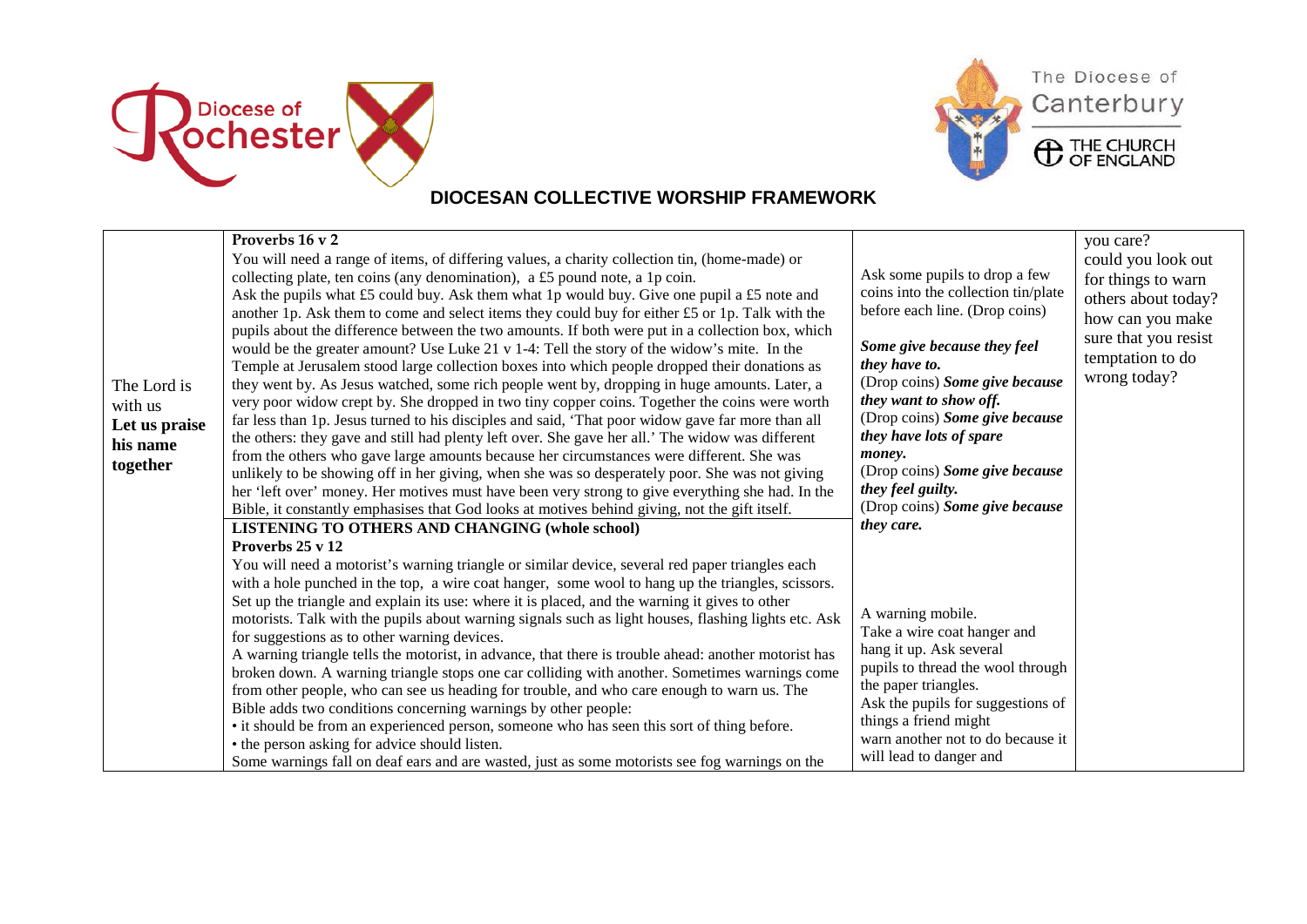



## **DIOCESAN COLLECTIVE WORSHIP FRAMEWORK**

| motor way and ignore them. Giving warnings is part of being a responsible friend, but it does not    | trouble. Write the suggestions on |  |
|------------------------------------------------------------------------------------------------------|-----------------------------------|--|
| always make you popular. If the friendship is a good one, it will be able to survive those           | the triangles and hang            |  |
| occasions when warnings are needed. Jesus was not afraid of warning people if he saw that            | them on the coat hanger as a      |  |
| what they were doing was wrong. Once Jesus warned his followers about the dangers of wealth          | mobile. The suggestions           |  |
| with these words: 'It is easier for a camel to go through the eye of a needle than for a rich man to | can then become the focus for     |  |
| go to heaven.' (Mark 10.25).                                                                         | prayer or reflection.             |  |
| <b>CHANGED BY OUR EXPERIENCES (class or key stage)</b>                                               |                                   |  |
| Proverbs 1 v 10-19                                                                                   |                                   |  |
| You will need                                                                                        |                                   |  |
| • Two paper speech or thought bubbles.                                                               |                                   |  |
| • A large felt-tipped pen and paper.                                                                 |                                   |  |
| <b>Introduction</b>                                                                                  |                                   |  |
| Talk about the sort of things people get tempted                                                     |                                   |  |
| to do. When people are tempted, there is a                                                           |                                   |  |
| battle going on inside. Imagine someone                                                              |                                   |  |
| finding a purse full of money. One                                                                   |                                   |  |
| half of them might say, 'Go on, take                                                                 |                                   |  |
| it: no one will know.' The other might                                                               |                                   |  |
| say, 'Find out who owns it.' Write these or other                                                    |                                   |  |
| suggestions by the pupils in the bubbles. Pupils might                                               |                                   |  |
| like to turn this into an impromptu sketch. One pupil                                                |                                   |  |
| can be the person who finds the purse, two others can be                                             |                                   |  |
| the arguments for and against handing it in.                                                         |                                   |  |
| <b>Core Material</b>                                                                                 | Write TEMPT in large letters      |  |
| Read the Biblical Material. This part of the Book of                                                 | down the edge of a piece          |  |
| Proverbs advises people not to be tempted to join in                                                 | of paper. Write, then read, each  |  |
| violence. People who are violent or bully others are like                                            | sentence, line by line.           |  |
| a person digging a pit and then falling in it. Violence                                              | In-between each sentence, ask     |  |
| not only harms the victims, it also harms the people                                                 | pupils to reflect on its          |  |
| who are involved in it. There is nothing wrong with                                                  | meaning.                          |  |